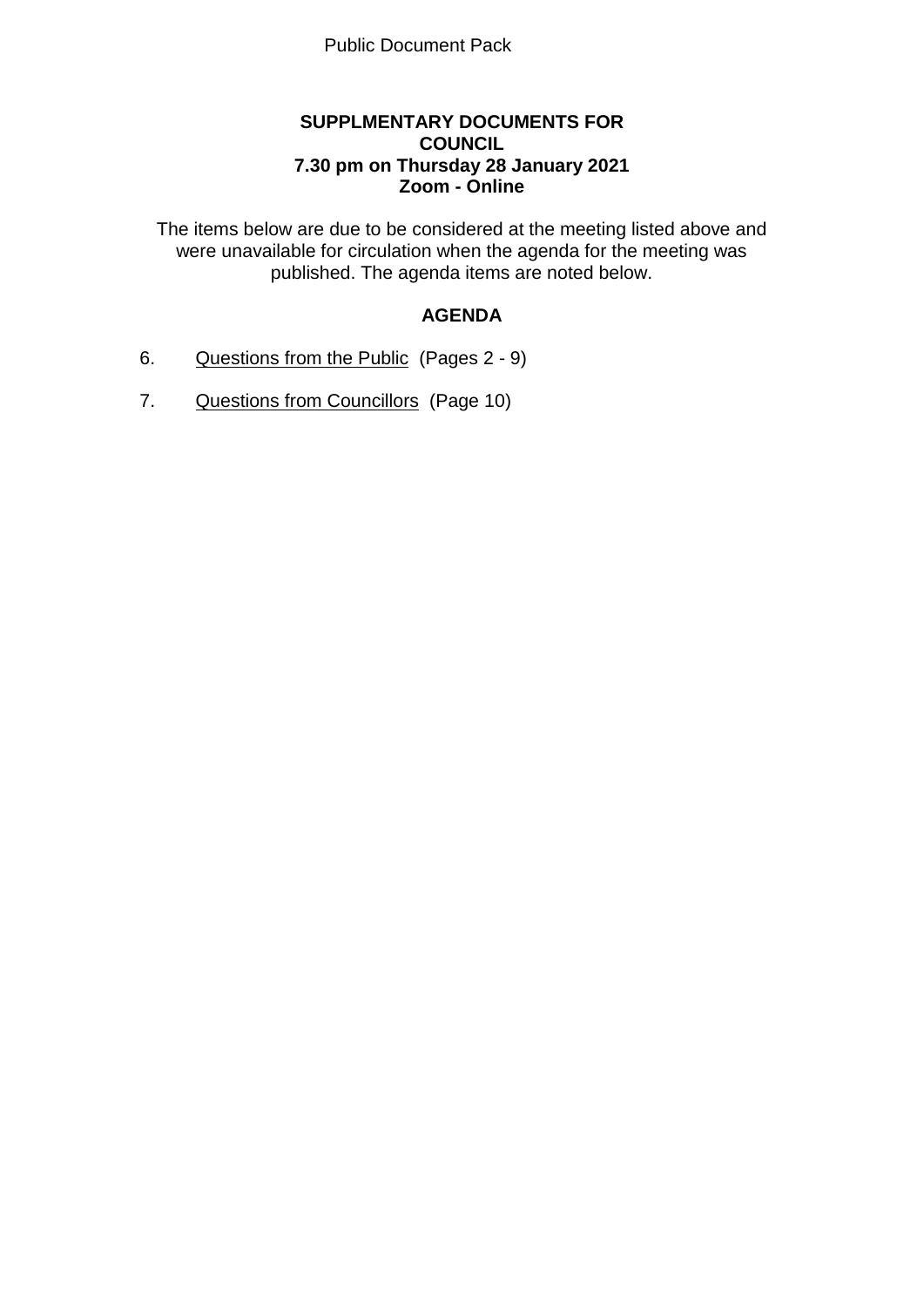# **Full Council – 28 January 2021 Questions from the Public**

# **1 Jake Shepherd to Councillor Chris Vince (Portfolio Holder for Community and Wellbeing):**

A current Economic and Social Research Council (ESRC) funded project, led by Dr Holly Ryan of Queen Mary, University of London, seeks to "To reinvigorate policymakers' interest in town twinning and assist policy officials by building an evidence base on 'value' that goes beyond 'the economic offer' of [town] twinning". The last publicly recorded institutional link between Harlow District Council and our twin towns was the appointment of a Harlow District Councillor in 2013/14 to the Harlow Town Twinning Association. I further note the absence of Council representation for the current municipal year.

How resolved is Harlow District Council to sustaining its links to Havirov (Czechia) and Velizy-Villacoublay (France), when research suggests a pattern of municipalities forgetting their twin towns?

## **Reply from Councillor Chris Vince (Portfolio Holder for Community and Wellbeing):**

As you will be aware town twinning emerged after World War Two to help try and build relations between countries involved in the conflict. Within Harlow, the Harlow Town Twinning Association helped maintain the town's relationship with Havirov and Velizy-Villacoublay until it was disbanded in 2014.

The Council does recognise that twinned towns do offer benefits beyond just economic and can provide an opportunity for cultural enrichment. However, at this time the Council does not have the resources to actively maintain it's linked to both twinned towns, or to assume the role of the Twinning Association.

Today we are setting out the budget for the next financial year, this is something we can look into over that year and for following years if possible. Sadly with recent events it is not a priority.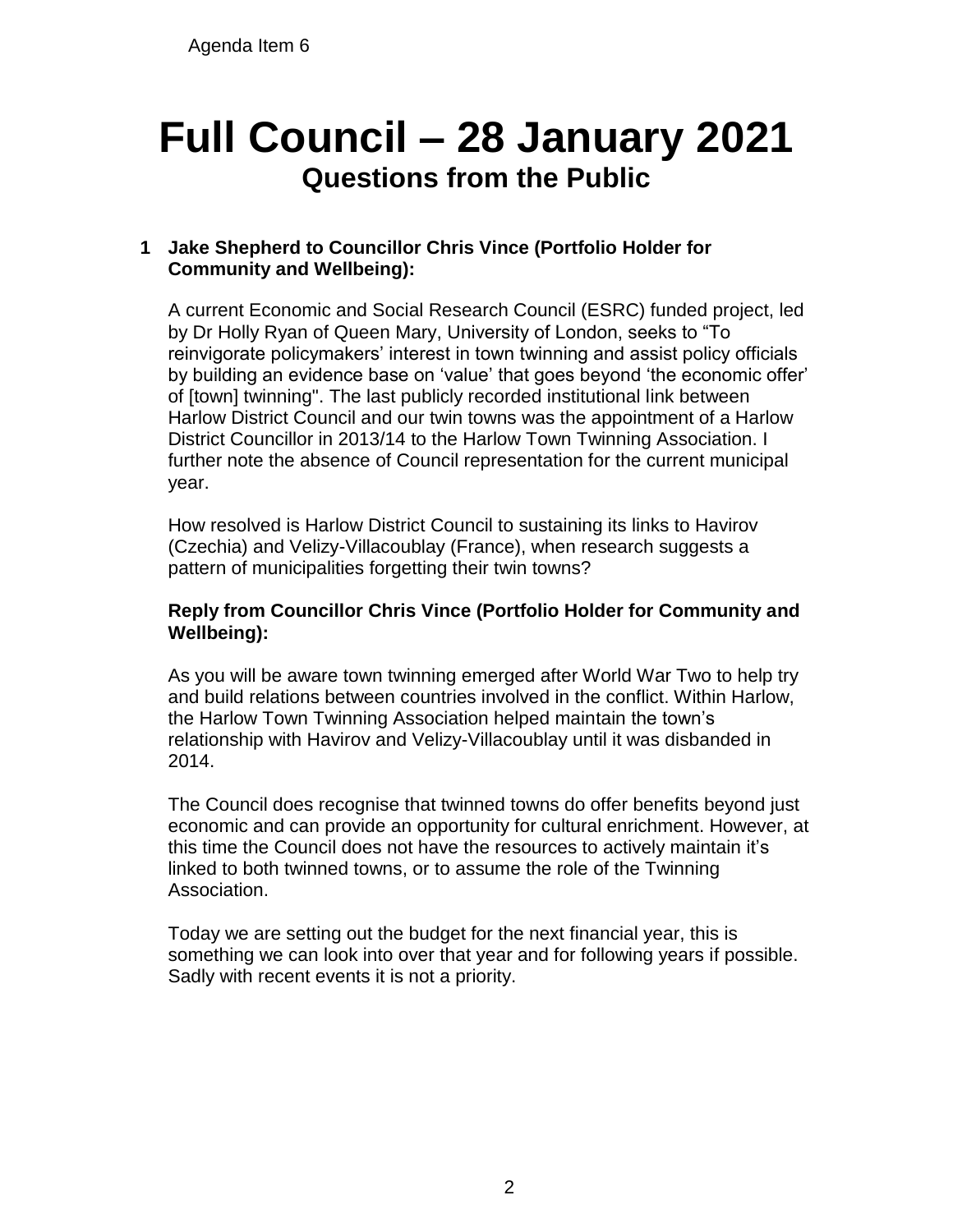#### **2 Jake Shepherd to Councillor Chris Vince (Portfolio Holder for Community and Wellbeing):**

Further to my first question, what resources can Harlow Council commit to supporting Harlow Town Twinning Association, or assuming its role if the Association no longer functions?

## **Reply from Councillor Chris Vince (Portfolio Holder for Community and Wellbeing):**

Please see my previous answer.

## **3 Roy Court to Councillor Mark Ingall (Leader of the Council):**

On 1 May 2019 you invited residents to suggest areas which could be used to provide additional parking spaces within housing estates.

Can you provide me with a list of:

- i) Areas where residents suggested land could be used for this purpose.
- ii) What has been done by the council to assess those areas.
- iii) A list of areas which have been completed and the number of new spaces created.

#### **Reply from Councillor Mark Ingall (Leader of the Council):**

Following my invitation for residents to suggest potential areas for parking schemes, a press statement was released in September 2019 setting out schemes which would be progressed to provide 73 additional spaces. These included.

- a) A scheme in Hookfield which was completed later that year providing 9 spaces;
- b) A scheme in Longfield providing 8 spaces.
- c) Several sites suggested by Councillors and/or residents for the first phase which were as follows, providing 56 spaces:
	- i) Shawbridge 12 spaces
	- ii) Wharley Hook 15 spaces
	- iii) Pear Tree Mead 6 spaces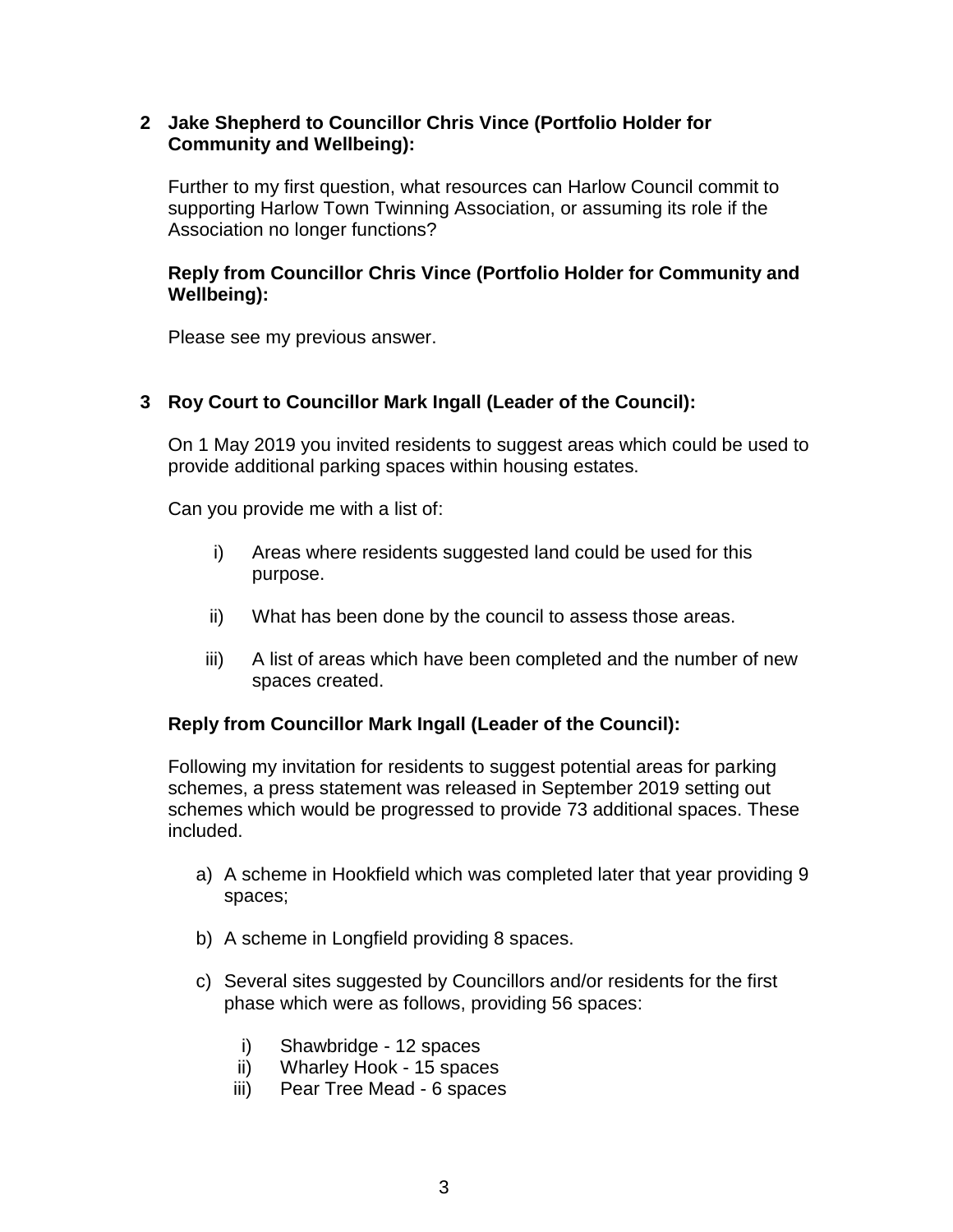- iv) Spinning Wheel Mead 15 spaces
- v) Barnmead/Five Acres 8 spaces (Planning refused currently on hold)
- vi) Bishopsfield (number of spaces yet to be confirmed)

Therefore, minus the scheme at Barnmead/Five Acres there are 65 deliverable spaces.

d) A number of other sites have been considered for later phases

The Council carried out a robust assessment of all sites that will be progressed to development, and looked at the practicalities and costs associated with creating spaces on these sites. Where sites have not yet been assessed this will be done prior to the sites progressing.

Unfortunately due to the need to obtain planning permission and then the challenges presented by Covid, no further schemes apart from that at Hookfield have been delivered.

However, I can assure you that providing additional parking is still a priority for this Council and there is a pipeline of schemes to deliver much needed parking spaces in the town. We are looking to complete these as soon as we can. Subject to Covid restrictions it is hoped these can be delivered in 2021/22.

# **4 Mick Patrick to Councillor Danny Purton (Portfolio Holder for Environment):**

In documents related to future developments in Harlow and Gilston state that affordable rented accommodation will form part of these developments. Furthermore given the Council's Homes Rent Formula and Local Housing Allowance figures the Council must have data on local low Band wage earners. Therefore please could you state:

- i) What consultation the Council has had with Social Housing providers; and
- ii) Whether the Council has any authority on future Social Housing rents?

# **Reply from Councillor Danny Purton (Portfolio Holder for Environment):**

The majority of development within the Harlow & Gilston Garden Town will actually take place within East Hertfordshire and Epping Forest Districts. As such Harlow Council does not have any responsibility for liaising with social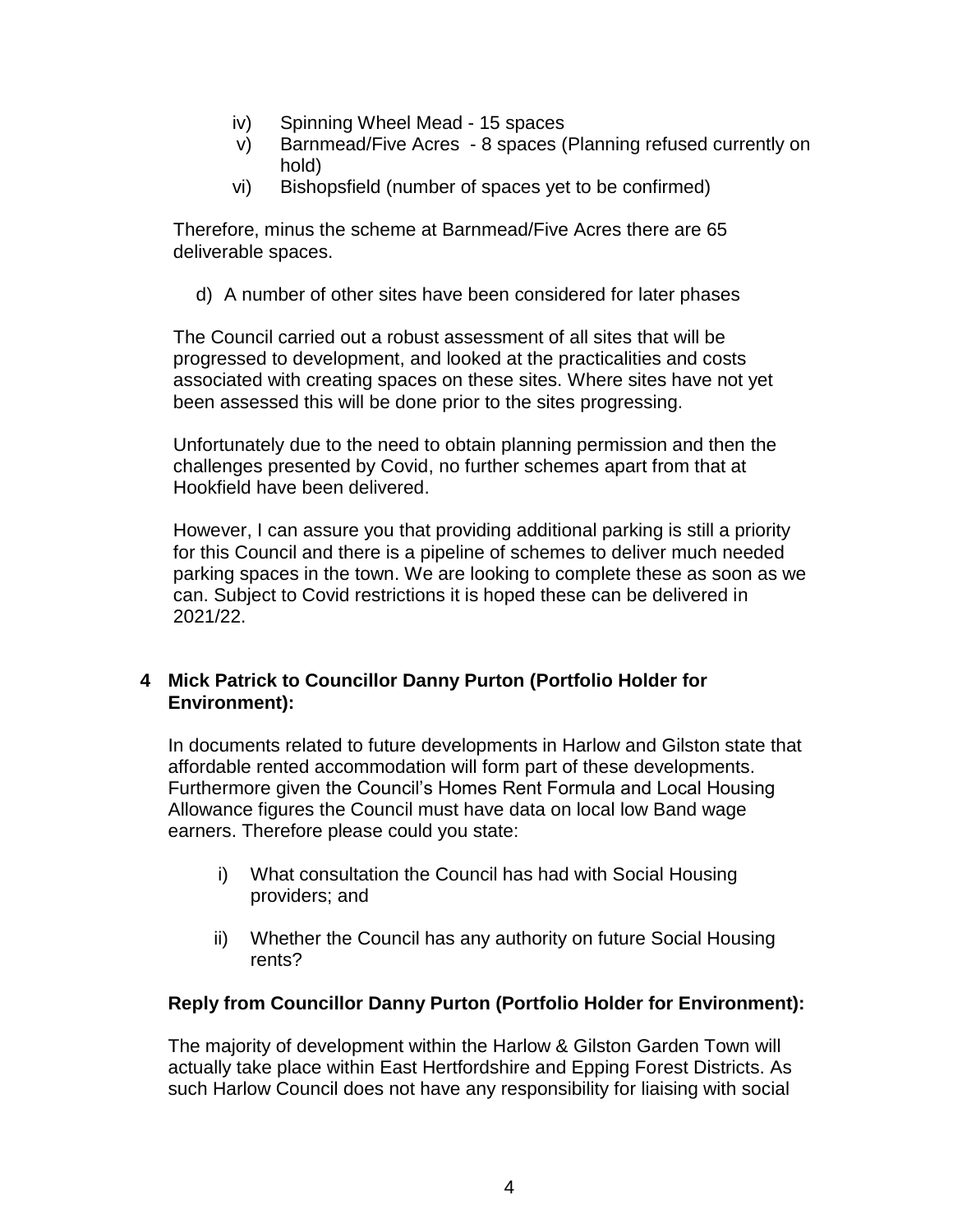housing providers or for setting rent levels in these areas. Of the forecast 16,100 new homes within the Garden Town area, only 2,700 are allocated within Harlow, within the site at the East of Harlow. This site is in private ownership and it will be for the developer of that site to come forward to the Council in due course with their proposals for the delivery of affordable housing in line with the Council's planning policy on affordable housing.

The Regulator of Social Housing (RSH) directs the setting of social rents as part of the rent standard. The RSH regulates rents charged by social housing stock owning authorities that governs/restricts rent increases on social rents. The latest rent standard runs for a period of at least five years from 2020. Registered providers need to comply in full with both its own provisions and the rent standards policy statement to ensure compliance.

## **5 Robert Bruce to Councillor Mark Ingall (Leader of the Council):**

I note that at the Full Council meeting on 29 October 2020 you were asked a supplementary question by Cllr Hardware concerning the amount of New Homes Bonus Harlow Council had received in respect of two former office buildings that have been converted to flats. You said that you would provide him with a written response. This response is not recorded anywhere. My question is twofold.

- i) Firstly, can you please provide me with details for each of the last 7 financial years the sum of money Harlow Council has received from Government in respect of all the new homes created from the conversion of offices into flats; and
- ii) Secondly what if any of this money has been spent directly or indeed exclusively to help the plight of those residents who occupy these homes, often having to live many miles away from family, friends and support network?

#### **Reply from Councillor Mark Ingall (Leader of the Council):**

i) The Council does not receive New Homes Bonus (NHB) in respect of each specific new home that is created. The payments have been based on the overall increase in house numbers year on year across the town. This makes it very difficult to assess exactly how much has been received for specific properties.

Due to pressures being experienced within the Revenues and Benefits Service at the current time it has not been possible to fully answer your question but I can provide a partial response in respect of one of the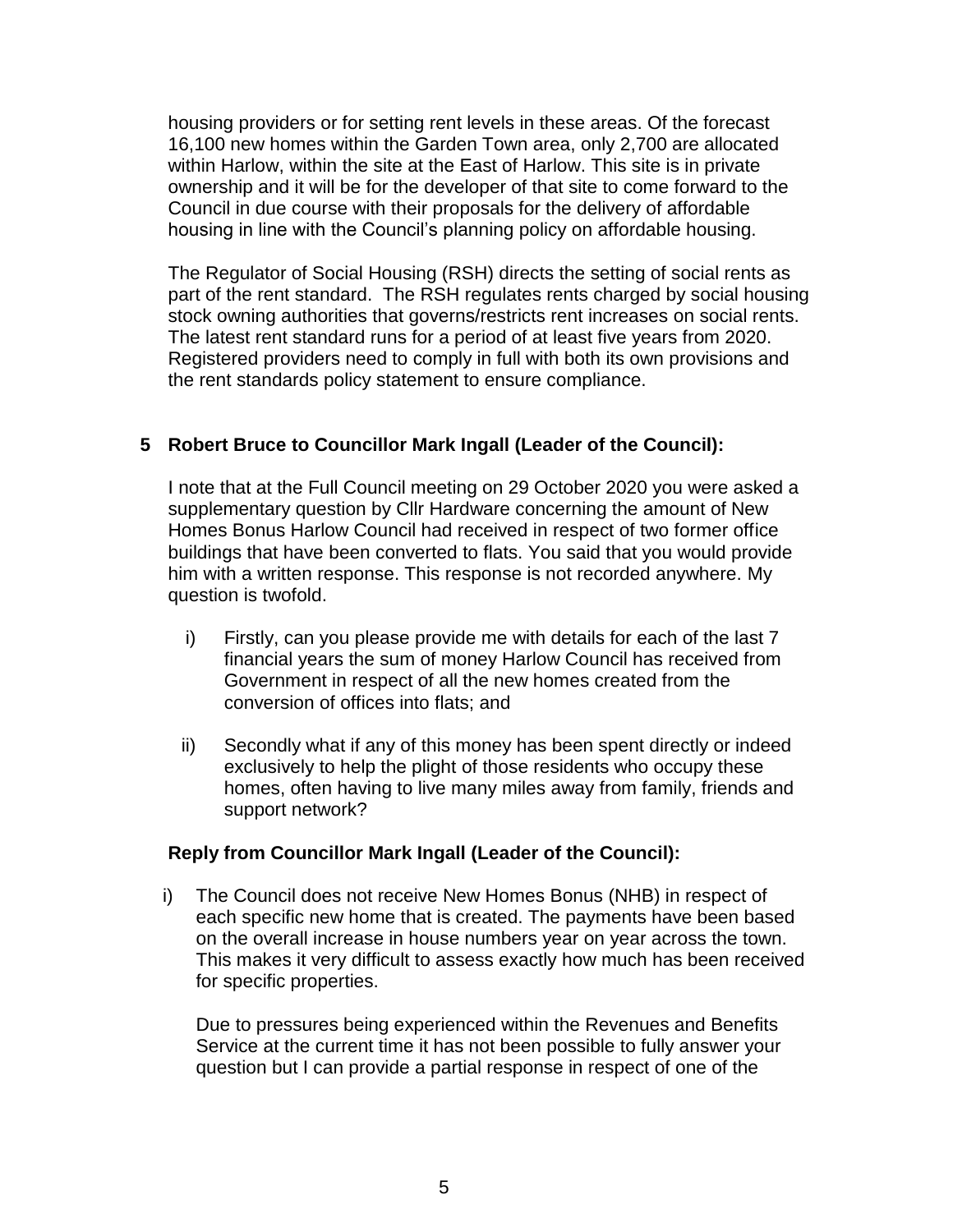properties referenced in Councillor Hardware's supplementary question as follows:

- a) The property in Question Terminus House was entered on the Rating list from April 2018.
- b) The building created 222 additional housing units. However, after taking in to account the impacts of Council Tax Discounts and the Local Council Tax Support Scheme, which in itself is a discount on council tax, the net taxable units for the purposes of the new homes Bonus calculations is just under 40 additional homes.
- c) Further adjustment reflecting the actual banding of the new units and the Tier split between ECC and Harlow results in a calculated NHB payment of £34,800 for the entire property.
- d) This payment will be received for 4 years giving a total accumulated NHB payment of £139,200 from 2018/19 to 2021/22.
- ii) As set out in reports being presented to Council this evening, the Council allocates all of its NHB payment to its Discretionary Services Fund which helps to support the provision of a number of services available to all residents of the town. These services include the Advice Contract with CAB to which any of the residents of the permitted developments have access. This will include benefits support, financial advice and many other support networks.

I would add that the conversion of the property to Residential removed over £200,000 of Business Rates income from Harlow, or £800,000 over the four year period of the NHB and that loss is ongoing well after the NHB ends.

## **6 Alan Leverett to Councillor Tony Durcan (Portfolio Holder for Growth and Prosperity):**

In response to my question to you at Full Council on 10 December you informed me that the cost of the renovation of 15 flats at Prentice Place was £2.845 million. This equates to £190,000 per flat.

Does the Council consider this good value for money for the residents?

## **Reply from Councillor Tony Durcan (Portfolio Holder for Growth and Prosperity:**

Yes.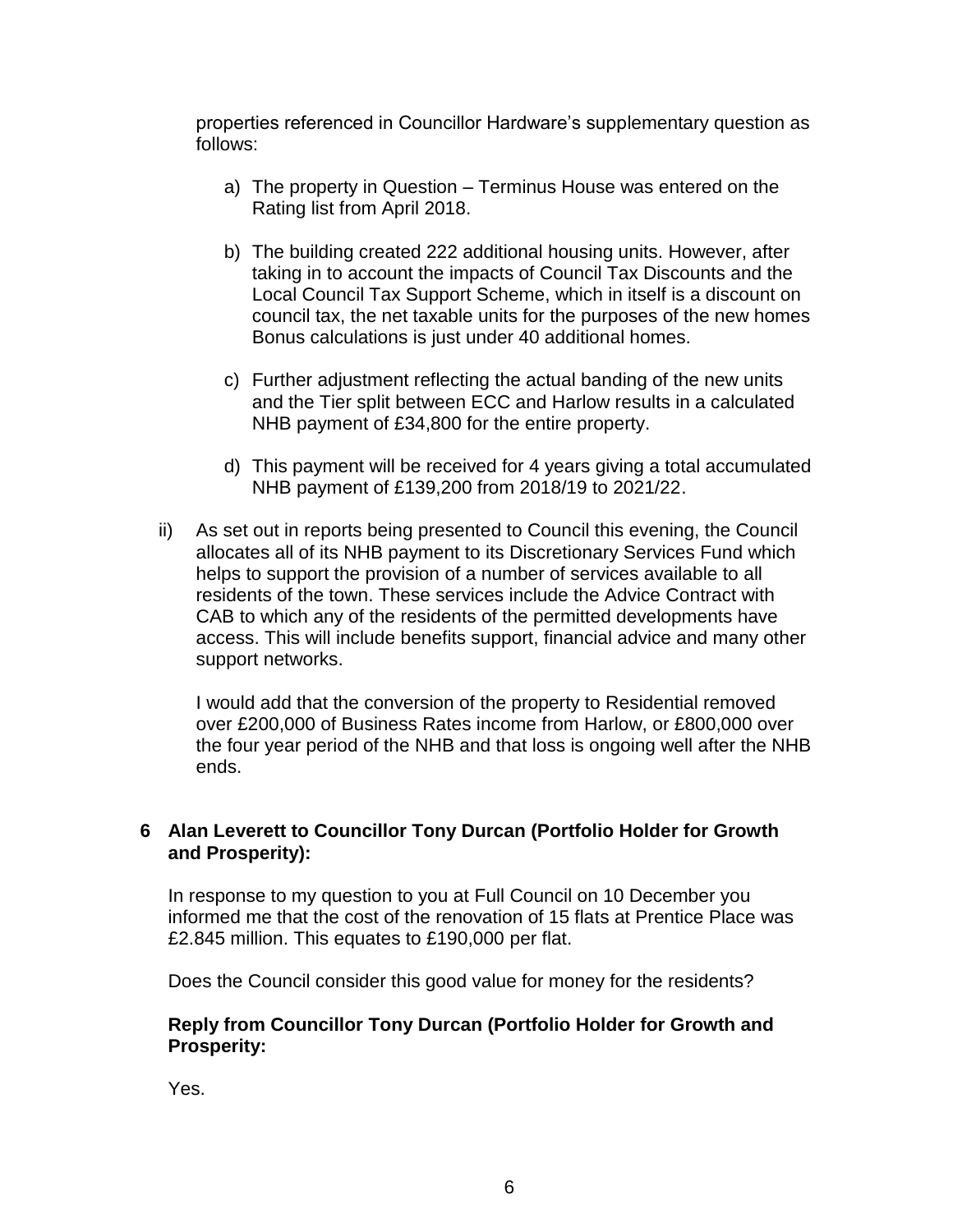#### **7 Alan Leverett to Councillor Tony Durcan (Portfolio Holder for Growth and Prosperity):**

At the same meeting you informed me that the procedures used leading to the occupation of these flats would take place in December.

Can you provide me with an update on the progress being made towards residents on the Council's Housing Register taking up occupation of these homes?

## **Reply from Councillor Tony Durcan (Portfolio Holder for Growth and Prosperity):**

Prentice Place scheme provides for badly needed new Council homes that will be allocated to applicants on the Council's Housing Needs Register.

Further additional works were required for fire stopping and building control priorities, and electrical, aligning to latest government guidance, for new build properties. Four properties were advertised prior to Christmas and offers made and accompanied viewings had been booked with the successful applicants. However all services associated with the lettings process, adverts, offers and accompanied viewings were suspended when the third lockdown began.

## **8 James Humphreys to Councillor Mike Danvers (Portfolio Holder for Resources):**

With sales of electric and hybrid vehicles set to soar in the next few years, due to the restrictions on new petrol and diesel only car sales in 2030, central Government announced last January that £10million in funding had been made available for the installation of charge points on residential streets and car parks in 2021. A recent Freedom of Information request found that 126 out of over 400 councils have no plans to fit any ahead of 2025. Harlow was not listed although Essex as a whole responded with 7 charging points. Local councils have been encouraged to use this £10m fund in order to improve infrastructure and support a greener future for towns and cities as more and more people make the move to either hybrid or fully electric vehicles in Harlow.

With a rapidly growing town and emphasis on greener transport use to support new housing developments, do the council have any plans to use this fund in order to improve the electric vehicle infrastructure of this town to support greener initiatives?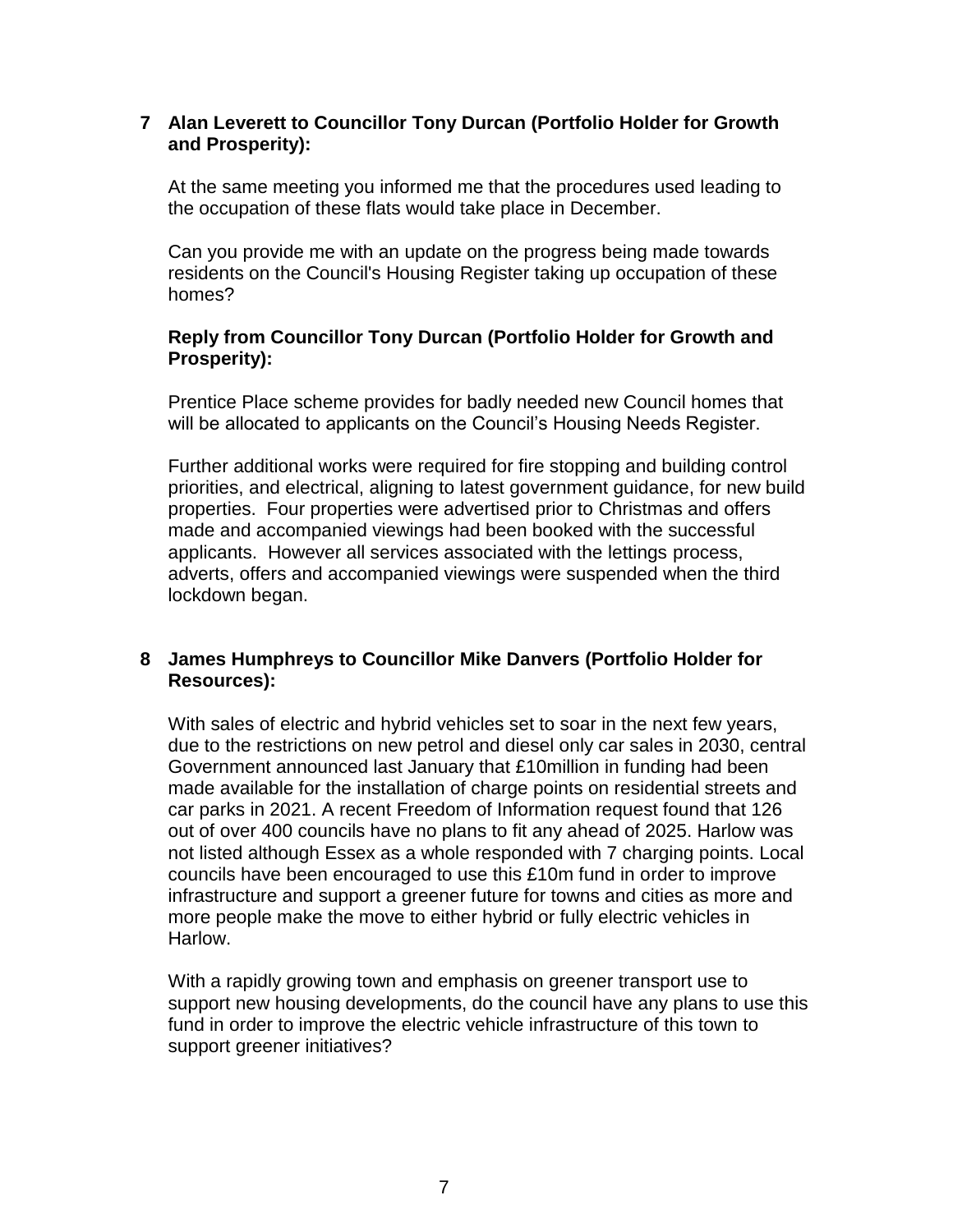#### **Reply from Councillor Mike Danvers (Portfolio Holder for Resources):**

I agree very much with you about how important this matter is. It is vital that central government produce a national plan to enable local authorities to do this properly rather that in a piecemeal fashion.

The Transport Secretary announced in 2020 that government funding will be doubled to £10 million for the installation of charge points on residential streets for 2021. This could fund up to 3,600 charge points across the country and make charging at home and overnight easier for those without an offstreet parking space.

Currently, requests from residents for the installation of on street charge points is very low. However, this is likely to increase in line with the forthcoming ban on petrol and diesel vehicles. Officers are currently exploring options to facilitate the delivery of on street residential charge points for public use in estates where there is sufficient demand. Officers are also working with Essex County Council who own the majority of roadways within Harlow regarding on-street charging installations; an Essex wide funding bid is currently being drafted as part of this work. In addition, the newly adopted Local Development Plan contains requirements for developers to consider installation of charge points as part of future development schemes.

Harlow Council declared a Climate Change Emergency in July 2019 and as part of that commitment it has agreed to install electric vehicle charging points in its public Pay and Display car parks over the next five years, where this is possible.

## **9 James Humphreys to Councillor Mike Danvers (Portfolio Holder for Resources):**

Furthermore, again with a rapidly growing town in mind, do Harlow council have any targets on electric vehicle charging points for 2025 or even 2030 on streets and in its car parks to reduce the reliance on petrol and diesel cars in line with other green transport initiatives?

#### **Reply from Councillor Mike Danvers (Portfolio Holder for Resources):**

A Climate Change Emergency was declared by Harlow Council in July 2019 in which it committed to installing electric vehicle charging points in all of its public Pay and Display car parks over the next five years, where this is possible. This work has already commenced and is due to be carried out within the timeframe set. There are no existing targets for on street charging but Officers are actively working with Essex County Council, who are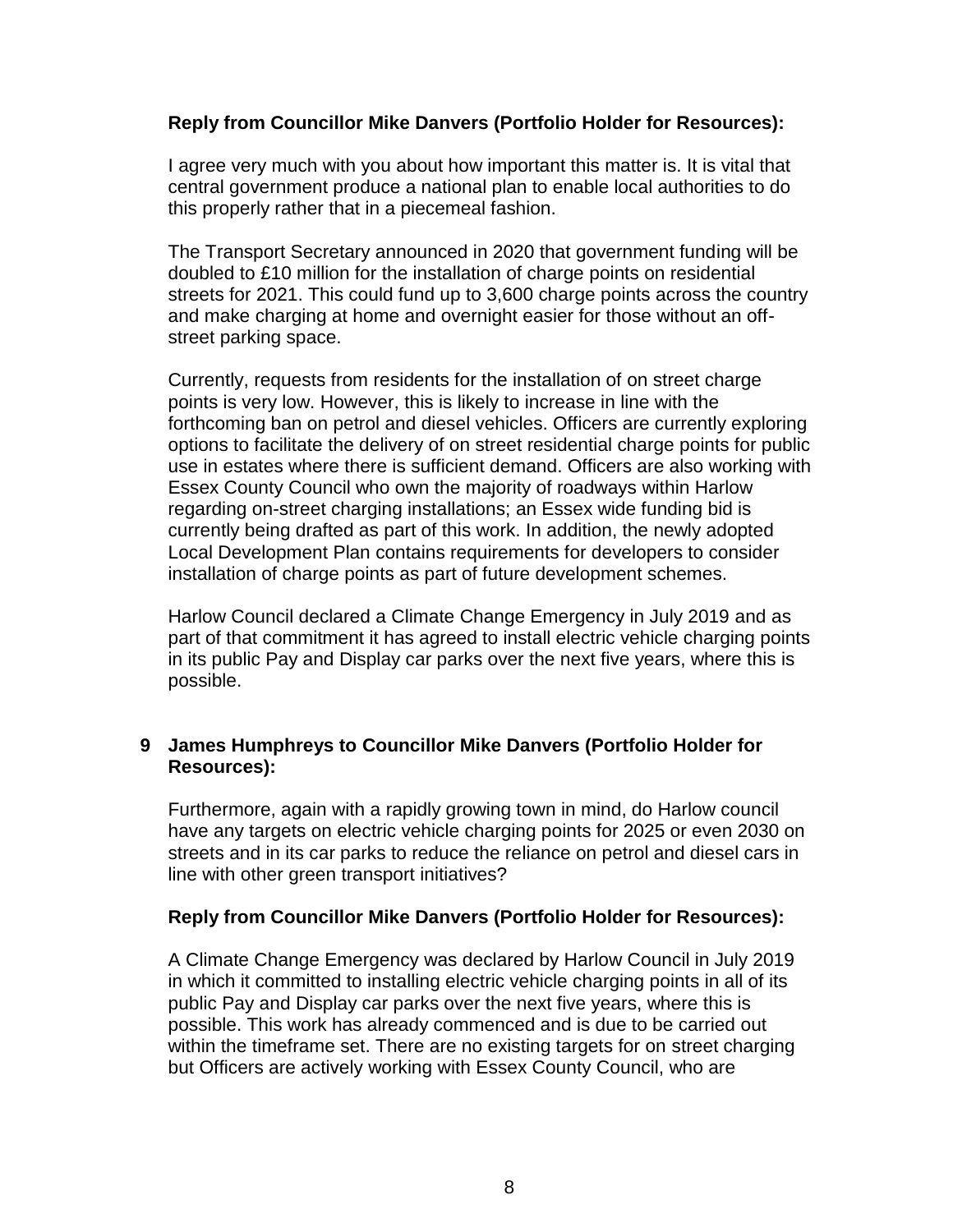responsible for the majority of roadways and associated infrastructure within Harlow.